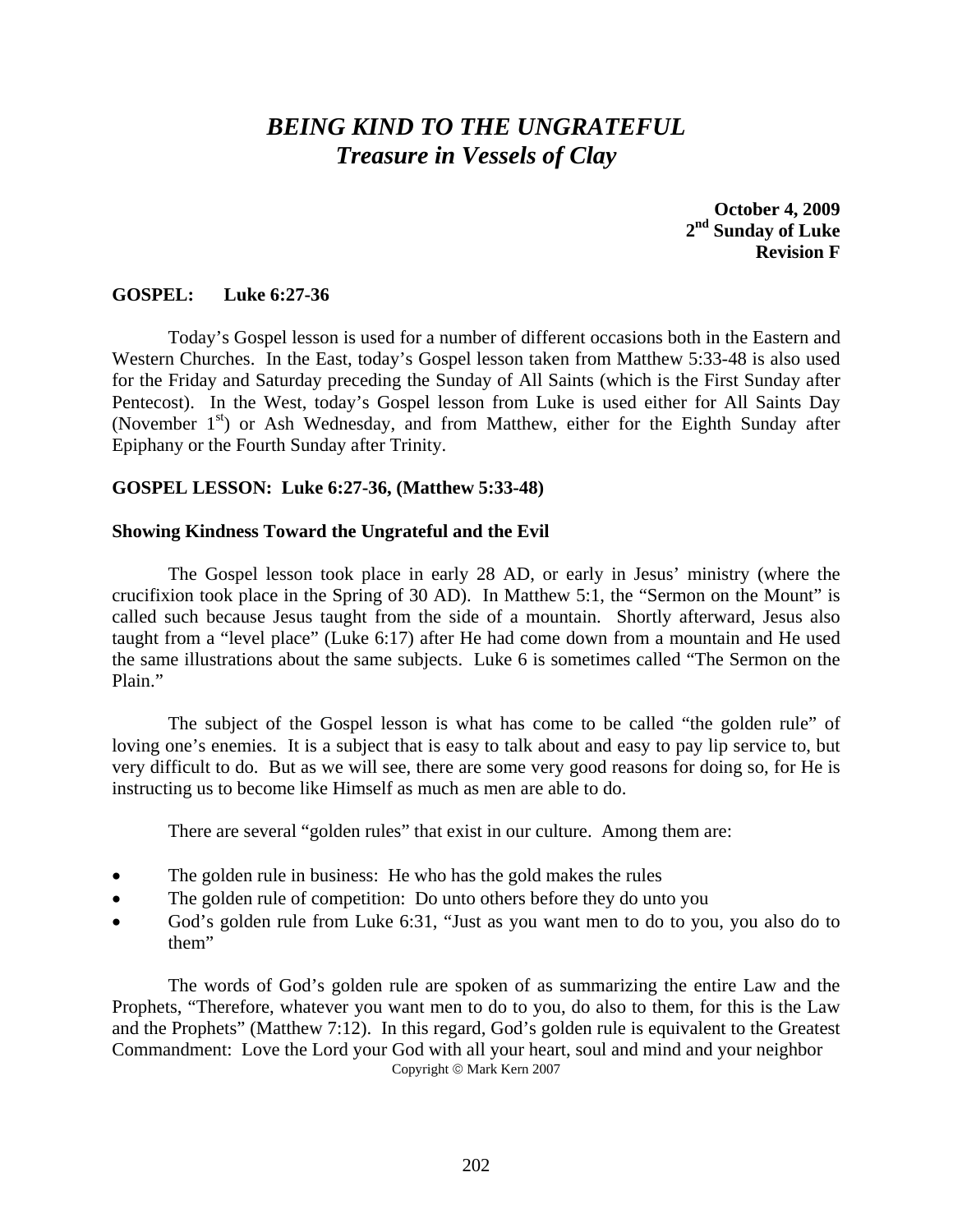as yourself (Matthew 22:37-39). On the Greatest Commandment also hang all the Law and the Prophets (Matthew 22:40); its words were part of the Mosaic Law (Deuteronomy 6:5, Leviticus 19:18) and it summarizes the Ten Commandments. The Jewish Rabbi Hillel (the grandfather of Gamaliel, Acts 5:34-40, 22:3) also taught this, saying that the golden rule, "contains the whole Law and that all the rest is simply commentary." In the First Century Synagogue worship, the words of the Greatest Commandment were part of a Creed that was recited every Sabbath (Edersheim, Sketches of Jewish Social Life, pp. 245, 101-104). By this Creed, the synagogue worship pointed to the work of Christ. By following this ourselves, we become like Christ as much as is humanly possible.

From Luke 6 and Matthew 5, there are some very specific aspects of God's golden rule, some need clarification in terms of today's culture. All of these are very difficult to do. Both Luke 6:27-36 and Matthew 5:38-48 contain a list of positives (things we should do) followed by a list of negatives (things we shouldn't).

## **The Positives**

- Love our enemies; do good to those who hate us (Luke 6:27, Matthew 5:44)
- Bless those who curse us; pray for those who spitefully use us and persecute us (Luke 6:28, Matthew 5:44)
- Do not resist an evil person; turn the other cheek (Luke 6:29, Matthew 5:39)
- Give to everyone who asks to borrow. If someone takes your things, don't ask for them back (Luke 6:30, Matthew 5:42)
- If someone sues you for your cloak, give him your tunic also (Luke 6:29, Matthew 5:40)
- Go out of your way to help; if someone compels you to go one mile, go two (Matthew 5:41)

The Orthodox Study Bible has a good footnote in this regard, "Jesus warned His disciples not to resist violence with more violence (as opposed to strict Old Testament justice standards such as Exodus 21:24). Evil, and the evil person, can be overcome only by good. This keeps us free from anger – from being poisoned by the evil directed against us and its destructive forces – and instructs others through Christian forbearance. It brings both us and our enemy under the yoke of God's love" (Footnote to Matthew 5:39).

 The Old Testament has some things to say about the above 6 items also: regarding the first three, loving one's neighbors was commanded and having a grudge against anyone was forbidden (Leviticus 19:18). However, there was an exception concerning the Ammonites and Moabites because of how they opposed Israel in the wilderness (Deuteronomy 23:3-6). As a kingdom of priests and a holy nation (Exodus 19:6), Israel was expected to pray for the rest of the world and a third tithe was set aside every third year, in part, for strangers and aliens (Deuteronomy 14:29, 16:11-14, 24:19-21, 26:12). During Israel's apostasy, this wasn't followed very well (Isaiah 1:15-17).

**Loans and Borrowing:** Loans were treated much differently in the Mosaic Law than they were after the captivity and during the time of Christ. At the time of Moses, commercial loans were unknown and loans were solely for the purpose of helping a poor brother through a time of difficulty (due to bad crops, etc.). From this point of view, any charging of interest was forbidden (Exodus 22:25, Leviticus 25:35-37), although interest could be charged to a foreigner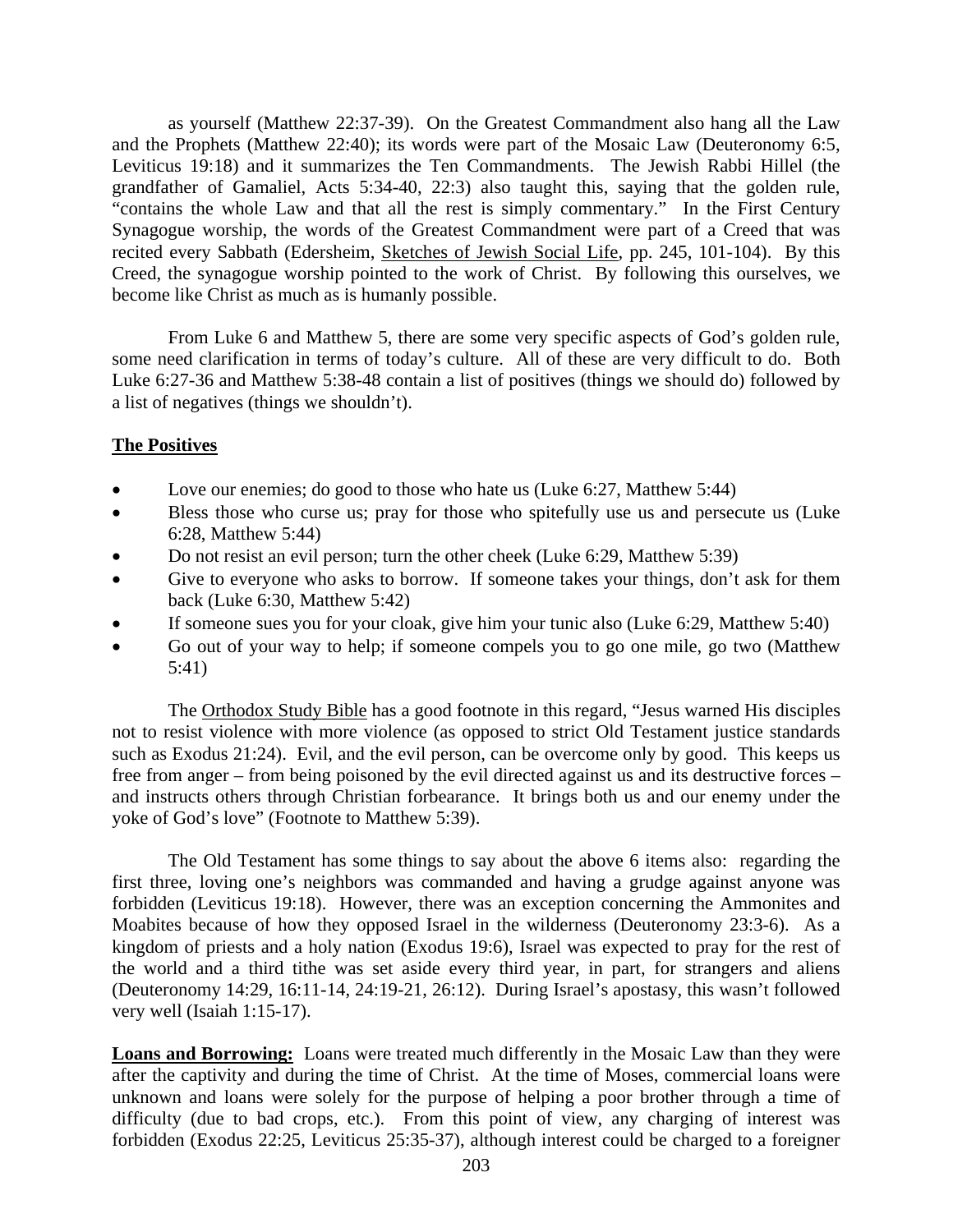(Deuteronomy 23:19-20). During the time of Christ, commercial business ventures were common and a reasonable interest rate for business investment was an allowable practice (Matthew 25:27, Luke 19:23). In this context, the implication is that someone is refusing to pay back a loan. According to Roman Law, the creditor could have the debtor put in prison (Matthew 18:28-30). According to Hebrew law, debtors could be made slaves (Leviticus 25:39, Exodus 22:3). However, debts older than seven years were automatically forgiven under Hebrew Law (Exodus 21:2, Leviticus 25:39-42, Deuteronomy 15:9) as also in the year of Jubilee (Leviticus 25). However, the Lord said, 'Don't put someone in prison and don't make someone a slave; forgive the loan instead' (Compare Matthew 18:32-35). This certainly runs against the grain of modern capitalism, but its emphasis is on spiritual rather than material values.

 Should we allow ourselves to be taken advantage of? Our enemy will certainly use this against us. John Chrysostom stated it as follows: "'What then?' It might be said, 'Ought we not to resist the evil one?' Indeed we ought, but not in this way, but as He has commanded, by giving one's self to suffer wrongfully. For thus you shall prevail over him. For one fire is not quenched by another fire, but fire by water."

 "For nothing so restrains wrong doers as when the injured bear what is done with gentleness. And it not only restrains them from rushing onward, but works upon them also to repent for what has gone on before, and, in wonder at such forbearance, to draw back" (Homily XVIII on Matthew 5).

**Lawsuits:** Old Testament lawsuits were much different than modern lawsuits; the closest modern equivalent is a small claims court from where each plaintiff represents his case personally. In the wilderness, Moses heard each case personally until his father-in-law, Jethro, suggested he appoint lower courts to hear minor disputes (Exodus 18:12-27). This Moses did. If these lower courts could not decide a particularly difficult case, it was brought to Jerusalem to the Levitical priest or judge in office then (Deuteronomy 17:8-12). If he had difficulty deciding, he could always inquire of the Lord in the Temple using the Urim and Thummim. Anyone not accepting this decision of the Lord in the Temple was executed (Deuteronomy 17:12).

 A lawsuit over a cloak or a tunic (as in our Gospel lesson) was definitely not a major matter to be heard in Jerusalem; but it was a big deal for a poor farmer whose only clothes were the ones he wore. His cloak was also his bed roll and Hebrew Law did not allow one's cloak to be held overnight even if it was given as a security pledge (Deuteronomy 24:10-13). Most poor people wore only three articles of clothing: a loincloth (or under-tunic), a tunic and a cloak. The cloak was usually a thick, rough, blanket-like material and was carried over the shoulders in hot weather. Clothing was expensive, so most poor people owned only what they wore.

 In the Gospel lesson, if someone took your cloak (this is illegal according to Hebrew Law), to then give up your tunic also (Luke 6:29) left one very poorly clad. On the other hand, if someone sued you for your tunic, (this is legal and was often done since the cloak couldn't be taken) giving up your cloak as well left you very poorly clad also. Yet this is what the Apostle Paul tolerated on his various missionary journeys (1 Corinthians 4:11, 2 Timothy 4:13) where he was often very poorly clad.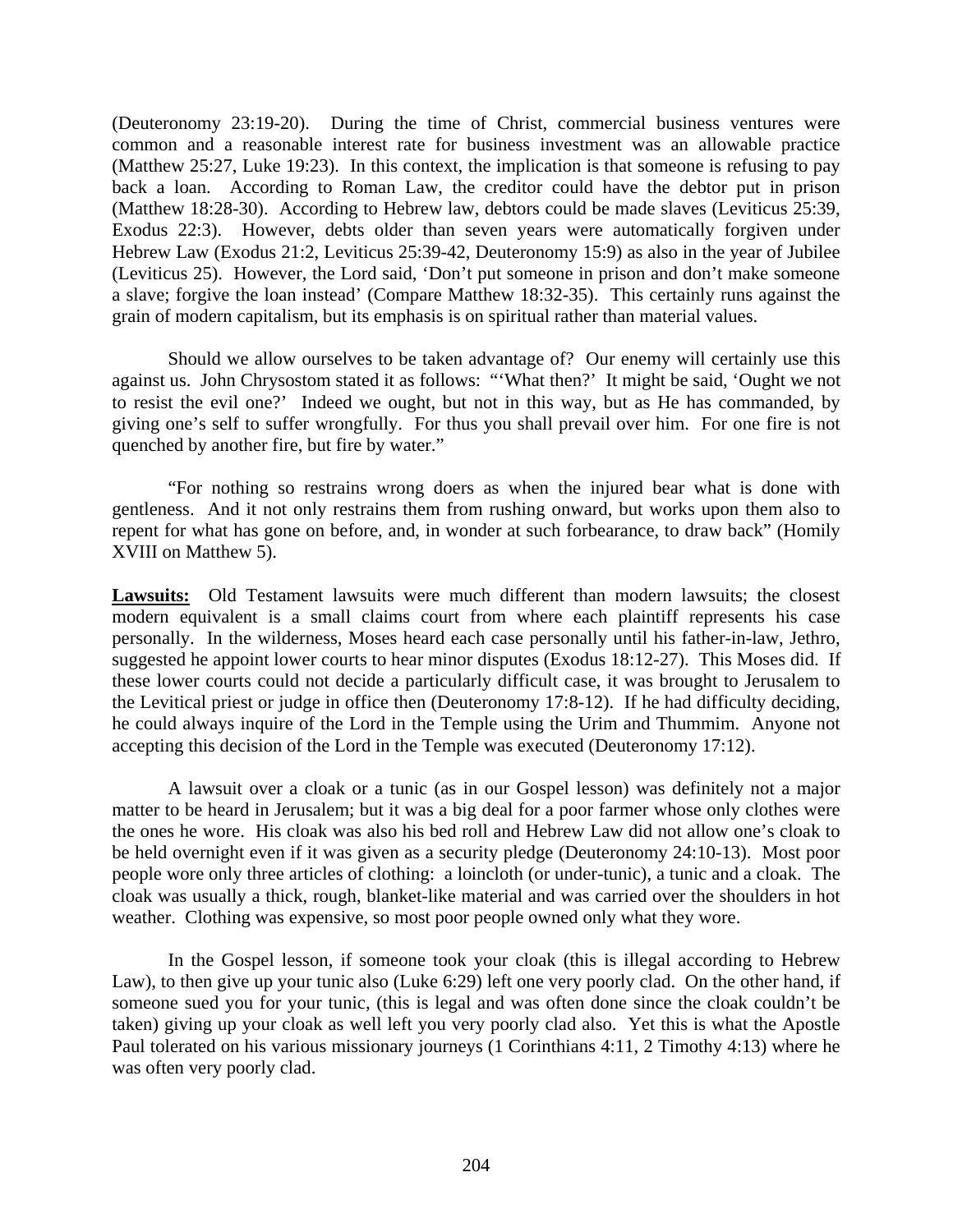A good summary of all this is that we are commanded to love our neighbor as our self in an active manner and not just as a theological concept. Regarding the six positive things we should do, from the previous page, John Chrysostom delineated nine steps:

- 1. Do not begin with injustice (i.e. becoming an evil person yourself)
- 2. After beginning, do not vindicate yourself with equal retaliation (i.e. turn the other cheek)
- 3. Be quiet (don't go to court)
- 4. Give yourself up to suffer wrongfully
- 5. Give up yet more than the other who did the wrong wishes (let him have the cloak also)
- 6. Don't hate him
- 7. Even love him
- 8. Do him good
- 9. Entreat God Himself on his behalf

Chrysostom continues: "He also sets up a reward unlike as in the Beatitudes. For He makes no mention of earth (as with respect to the meek) nor of comfort or mercy…nor of the kingdom of Heaven, but of that which was more thrilling than all: our becoming like God in such a way as men might become so. For He said, 'That you may become like your Father which is in Heaven<sup>"</sup> (Ibid.).

 As an example of this, Chrysostom spoke of the way physicians treat the mentally ill: "For so too the physicians, when they are kicked and shamefully handled by the insane, then most of all they pity them, and take measures for their perfect cure, knowing that the insult comes from the extremity of their disease. Now I bid you also to have the same mind touching them that are plotting against you, and do you so treat them that are injuring you. For it is they above all that are diseased; it is they who are undergoing all the violence. Deliver him then from this grievous insult and grant him to let go his anger, and set him free from that grievous demon of wrath" (Ibid.).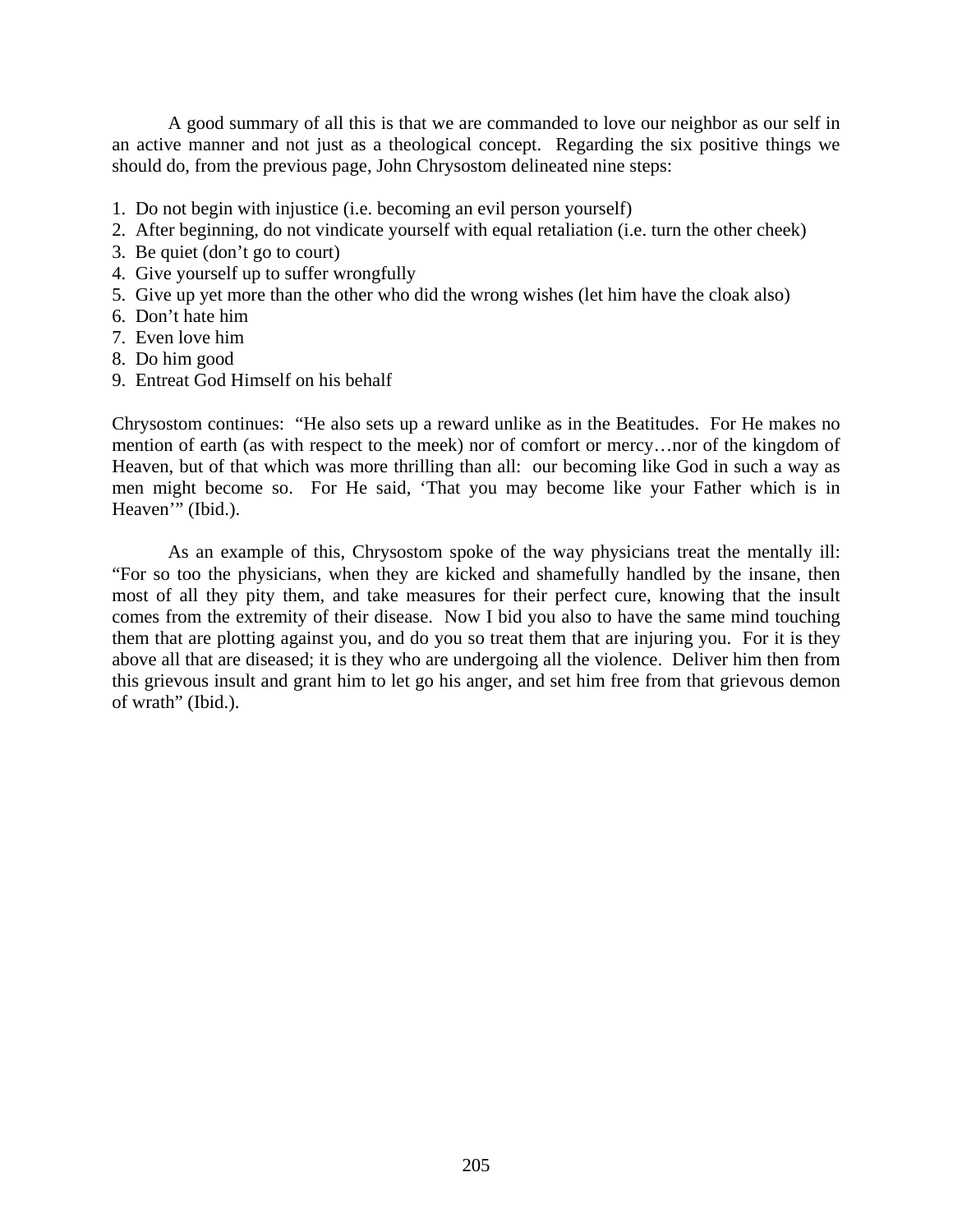## **The Negatives**

On the negative side, we get no credit for reciprocal love. For example, if we only:

- Love those who love us (Luke 6:32, Matthew 5:46)
- Do good to those who do good to us (Luke 6:33)
- Lend to those from whom we hope to receive back (Luke 6:34)
- Speak to or greet only our brethren (Matthew 5:47)

What credit is that to us? Even sinners and publicans do that (Luke 6:32-34, Matthew 5:46-47). Earlier, Jesus had said, "Unless your righteousness exceeds that of the Scribes and Pharisees, you will by no means enter the kingdom of Heaven" (Matthew 5:20). Both Jesus and John the Baptist referred to the Scribes and Pharisees as a "brood of vipers" (Matthew 12:34, Matthew 3:7); surpassing their righteousness shouldn't be too difficult. To their credit, they did try to obey the Mosaic Law and the Ten Commandments for the most part or at least gave outward pretense of doing so. Today many people don't even pretend to obey the Ten Commandments. By way of contrast, our society prizes disobedience, and being cunning is considered good.

 John Chrysostom categorized people's righteousness in terms of three levels: that of the Scribes and Pharisees (the lowest); that of the publicans and heathen (who love those who love them); and finally that of the Gospel lesson where we are to emulate God and be kind to the unthankful and the evil (Luke 6:35). Chrysostom states: "What then can we deserve, who are commanded to emulate God, and are perhaps in a manner of life, hardly even equal to publicans? For if 'to love those who love us' is the part of publicans and heathen; when we do not even do this (and we do not do it as long as we envy our brothers who are in honor), what penalty will we not incur? We are commanded to surpass the Scribes, but we take our place below the heathen! How then will we behold the Kingdom, pray tell? How will we set foot on that holy threshold, who do not surpass even the publicans? ...Bearing in mind all the things that have been said, let us then show forth great love even towards our enemies…" (Homily XVIII on Matthew 5).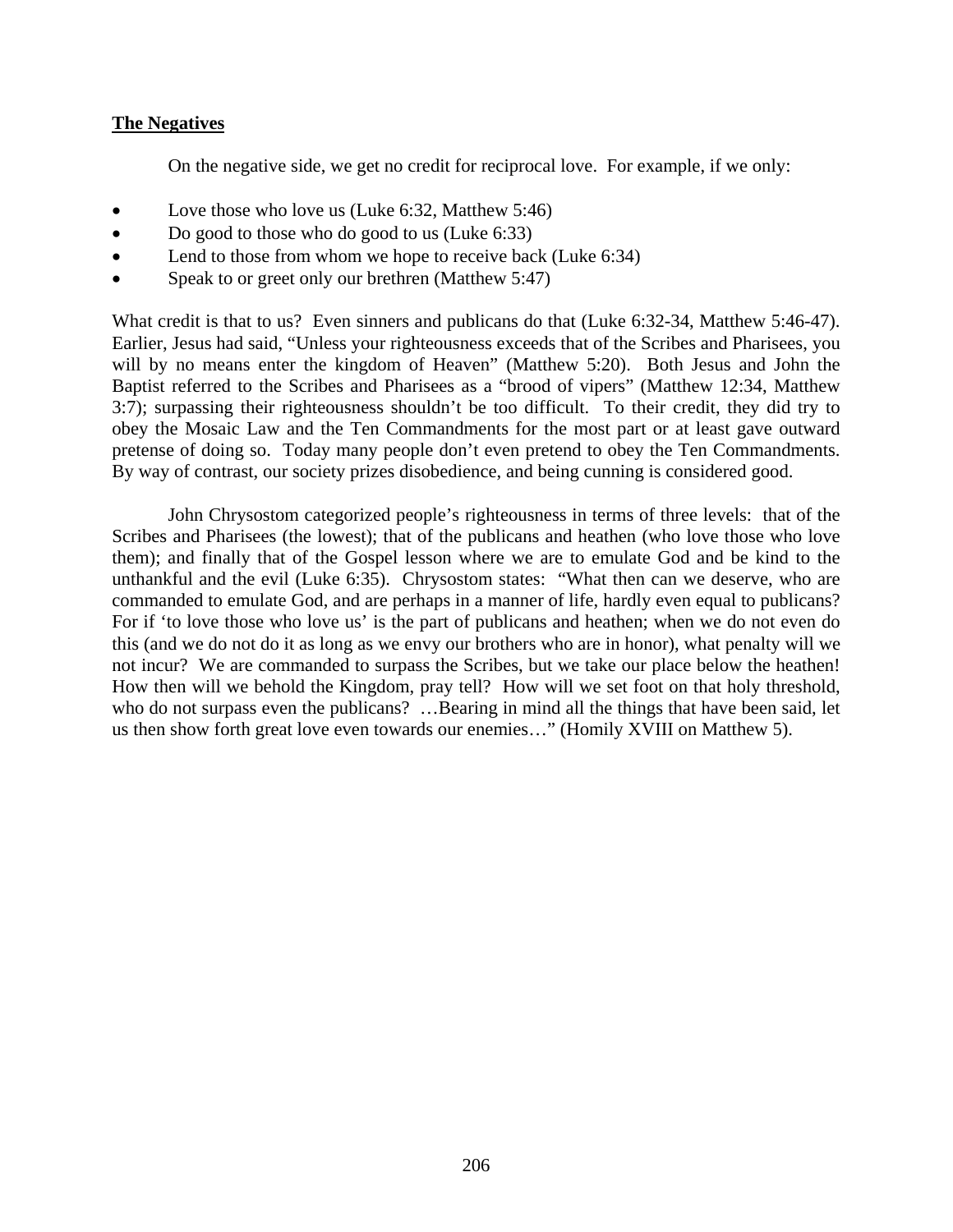## *HOLINESS*

**October 4, 2009 17th Sunday after Pentecost Revision C** 

## **EPISTLE: 2 Corinthians 6:16-7:1**

 Today's Gospel lesson is used in the West either at about this time of year (leading up to Lent and Easter) or in mid August. Today's Epistle lesson is not used at all in the Western lectionary for Sundays.

### **WORD STUDY: HOLINESS VS. UNCLEANNESS**

 There are a number of different words in the Greek New Testament that speak of holiness and sacred things versus uncleanness, defilement and contamination. Table I lists some definitions of Greek words. There are five root words listed that have different forms (noun, verb, adjective, etc.) and different connotations (the state of, the quality of), etc. To get a practical understanding of these words, let us look at how the root word is used in the New Testament.

 Hagios is used as the name for the Holy Spirit (*Hagion Pneuma).* The Lord Jesus is referred to using *hagios:* "...the holy (*hagion)* thing being born (of Mary) will be called Son of God" (Luke 1:35). Some other uses of *hagios* are as follows:

| <b>HOLY THING, PERSON</b>      | <b>SOME REFERENCES</b>               |
|--------------------------------|--------------------------------------|
|                                |                                      |
| The Holy Prophets              | Luke 1:70, Acts 3:21, 2 Peter 3:2    |
| The Holy Apostles              | Ephesians 3:5                        |
| The Holy Scriptures            | Romans 1:2                           |
| The Holy Angels                | Matthew 25:31, Acts 10:22            |
| Jerusalem (The Holy City)      | Matthew 27:53, Revelation 11:2       |
| New Jerusalem (The Holy City)  | Revelation 21:2, 10; 22:19           |
| Mosaic Law (the Holy Covenant, | Luke 1:72, 2 Peter 2:21, Romans 7:12 |
| The Holy Commandment)          |                                      |

Copyright © Mark Kern 2001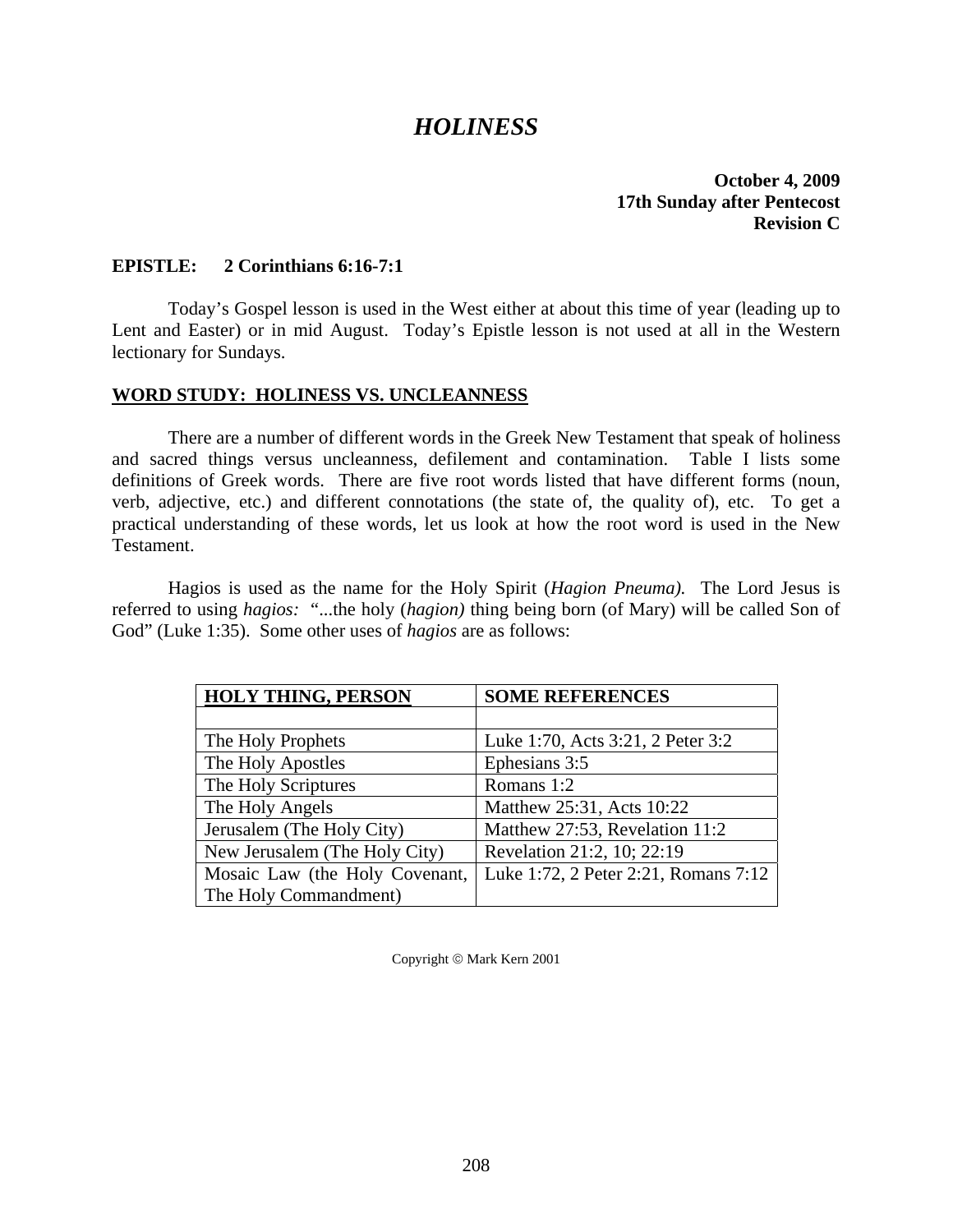| <b>GREEK WORD</b> | <b>DEFINITIONS</b>            | <b>REFERENCE # IN</b><br><b>STRONG'S DICTIONARY</b> |
|-------------------|-------------------------------|-----------------------------------------------------|
|                   |                               |                                                     |
| <b>HAGIOS</b>     | the saints or the sacred ones | 40                                                  |
| Hagiazo           | to purify, make holy          | 37                                                  |
| Hagiasmos         | purification, state of purity | 38                                                  |
| Hagion            | a sacred thing                | 39                                                  |
| Hagiotes          | state of sacredness           | 41                                                  |
| Hagiosune         | quality of sacredness         | 42                                                  |
|                   |                               |                                                     |
| <b>AKATHARTOS</b> | impure in the demonic sense   | 169                                                 |
| <b>Akathartes</b> | state of impurity             | 168                                                 |
| Akatharsia        | quality of impurity           | 167                                                 |
|                   |                               |                                                     |
| <b>KOINOS</b>     | common                        | 2839                                                |
| Koinoo            | to make common                | 2840                                                |
|                   |                               |                                                     |
| <b>MIAHINO</b>    | to contaminate                | 3392                                                |
| Miahsma           | contamination, the effect     | 3393                                                |
| Miahsmos          | contamination, the act        | 3394                                                |
|                   |                               |                                                     |
| <b>MOLUNA</b>     | to make black, to soil        | 3435                                                |
| Molusmos          | a stain                       | 3436                                                |

**TABLE I Greek Words Describing Holiness & Defilement** 

 Quite opposed to *Hagios* is the word *Akathartos*. While *Hagios* is used for the Holy Spirit, the most prolific use<sup>[1](#page-6-0)</sup> of *Akathartos* is for "unclean" spirits *(akatharton pneuma)* that Jesus, the Twelve, the Seventy and others cast out of people. *Akathartos* is also used together with other words such as adultery, fornication, greediness, lewdness, covetousness, etc. For example:

- "Now the works of the flesh are evident, which are: fornication, uncleanness (*akatharsia*) lewdness, idolatry, sorcery, hatred, etc." (Galatians 5:19)*.*
- Those alienated from God because of hardness of heart have "given themselves over to lewdness to work all uncleanness (*akatharsias*) in greediness" (Ephesians 4:19).
- "But fornication and all uncleanness (*akatharsia*) or greediness, let it not be named among you" (Ephesians 5:3).
- "Therefore put to death your members which are on the earth: fornication, uncleanness (*akatharsian*), passion, evil desire, and covetousness, which is idolatry" (Colossians 3:5).
- The ungrateful, who professed to be wise and worshipped creation, "God gave them over in the desire of their hearts to uncleanness (*akatharsian*) to dishonor their bodies among them" (Romans 1:24).

 $\overline{a}$ 

<span id="page-6-0"></span><sup>&</sup>lt;sup>1</sup> Matthew 10:1, 12:43; Mark 1:23-27; 3:11, 30; 5:2-13; 6:7; 7:25; Luke 4:33-36; Luke 6:18; 8:29; 9:42; 11:24; Acts 5:16, 8:7; Revelation 16:13, 18:2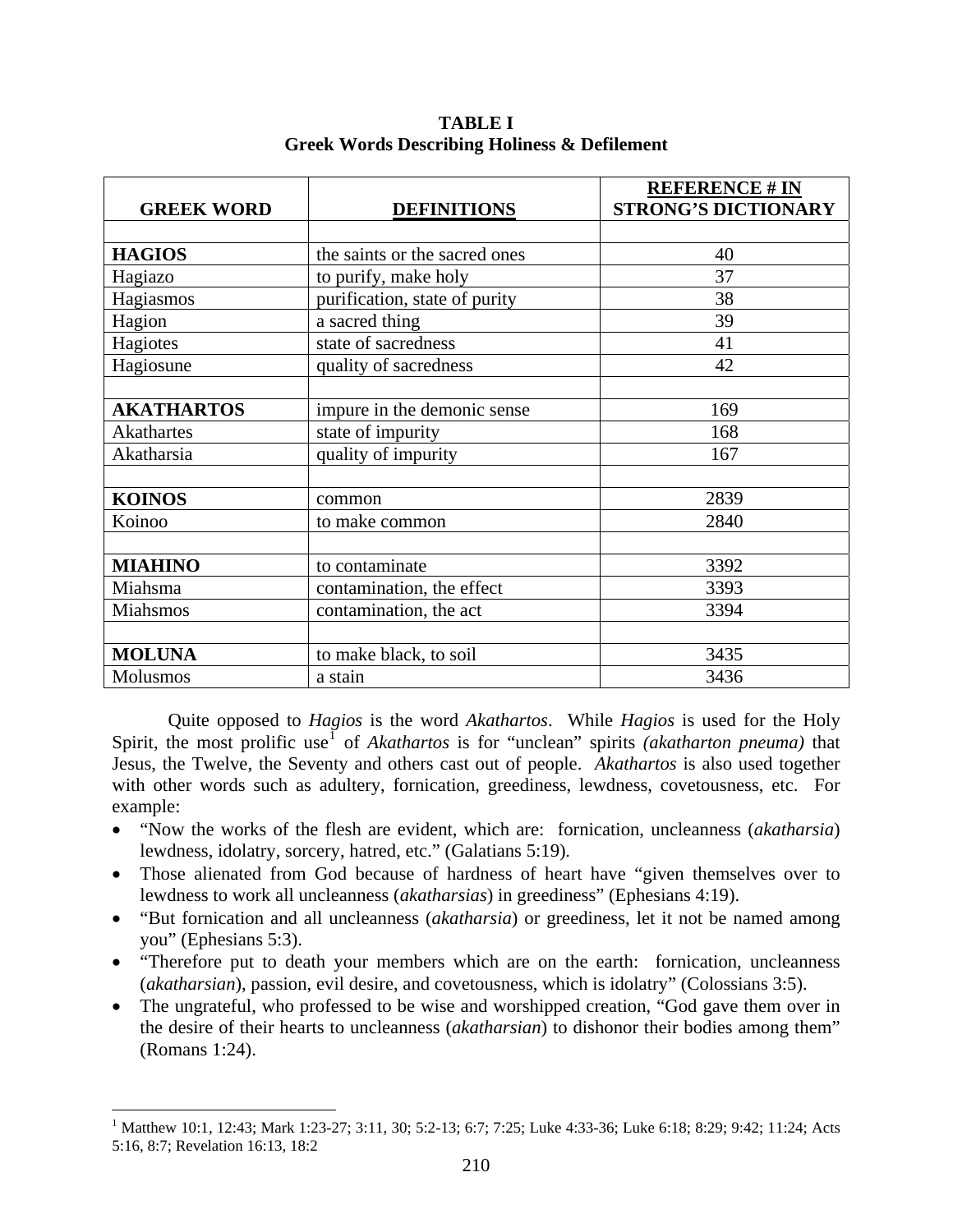Not as commonly used is the word *Moluno*, which comes from the Greek word meaning black, and therefore means to blacken or make dirty. It's only used four times in the New Testament; once in our Epistle reading (2 Corinthians 7:1). The other three uses are 1 Corinthians 8:7, Revelation 3:4, 14:4.

The Epistle reading starts off with a series of contrasts:

| righteousness | lawlessness   |
|---------------|---------------|
| light         | darkness      |
| Christ        | <b>Belial</b> |
| believers     | unbelievers   |
| temple of God | idols         |

What is Belial? Belial here is a word borrowed from Hebrew meaning worthless. It is used a number of times in the Old Testament as "son of Belial" or "man of Belial" usually translated "worthless one" or "worthless man". But it goes deeper than just worthlessness. Solomon referred to a man of Belial (Proverbs 6:12) as one who devised evil continually, and spoke of seven abominations that the Lord hates that were characteristic of the men of Belial. (Proverbs 6:16-19):

- Haughty eyes
- A lying tongue
- Hands that shed innocent blood
- A heart that devises wicked plans
- Feet that run to evil
- A false witness who utters lies
- One who spreads strife among brothers

These characteristics go deeper than just worthlessness; they're of demonic origin and imply *akathartos*. David stated that the only way to deal with men of Belial was with iron and the shaft of a spear (2 Samuel 23:6-7), probably because they can't be trusted to follow orders. What agreement can Christ possibly have with Belial?

 Paul makes these contrasts to say that we are the temple of the Living God (2 Corinthians 6:16). He then quotes from Ezekiel 37:26-27, which in turn refers to the restored Kingdom of God that lasts forever. "I will dwell in them" as one dwells in a Temple (v.16).

 John Chrysostom comments on this as follows: "Do you bear God within you and yet run to them (lawlessness, darkness, Belial, etc.)? God, who has nothing in common with them? And in what way can this deserve forgiveness? Bear in mind Who walks and Who dwells in you" (Homily XIII on 2 Corinthians 6).

 Continuing with the Old Testament Temple analogy, Paul quoted from Isaiah 52:11 which contains mixed images from the restored Old Testament Kingdom and the future coming of the Kingdom of God in glory. Referring to the contrasts (Christ - Belial), Paul used the Isaiah 52 passage to encourage the Corinthians to "come out from among them and be separate. Do not touch anything unclean (*akathartos, i.e., demonic)* and I will receive you" (v.17). Paul is not reimposing the Mosaic Law rituals regarding washings; he is warning against something sinister